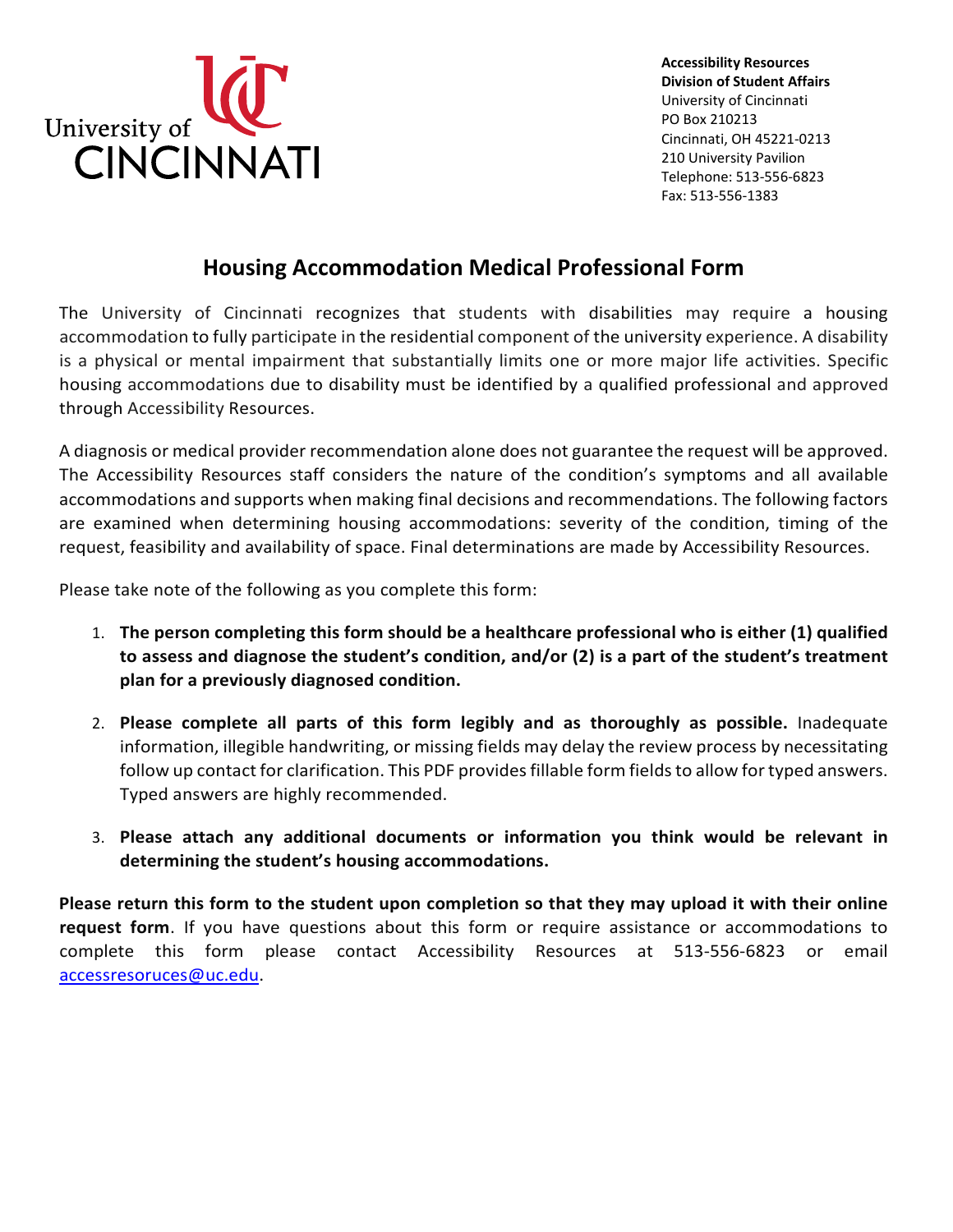

**Accessibility Resources Division of Student Affairs** University of Cincinnati PO Box 210213 Cincinnati, OH 45221-0213 210 University Pavilion Telephone: 513-556-6823 Fax: 513-556-1383

## **Housing Accommodation Medical Professional Form**

Student's Full Name

Date of Birth Date of last contact

I, the undersigned diagnostic/treating professional, certify that the above named student: (Check One)

 $\Box$  Meets the definition of a disability as defined by the American's with Disabilities Act & Section 504 of the Rehabilitation Act of 1973.

 $\Box$  Has a medical condition that impacts them but does not rise to the level of a disability,

 $\Box$  Does not have a condition that would require the requested modification(s).

1. Please list the student's disability/medical condition and current symptoms:

2. Please provide a detailed explanation of how the disability impacts the student's ability to function specifically within the residential environment**. NOTE:** *Simply stating, "John has X and needs a single room" is not sufficient*

3. Expected duration of disability and its impact on the student within a residential setting

☐Permanent ☐Temporary ☐Remitting/relapsing

If temporary or remitting/relapsing, please explain expected duration of impact on the student.

**This form must be returned to the student for them to upload with their online request form.**

**Please type answers.**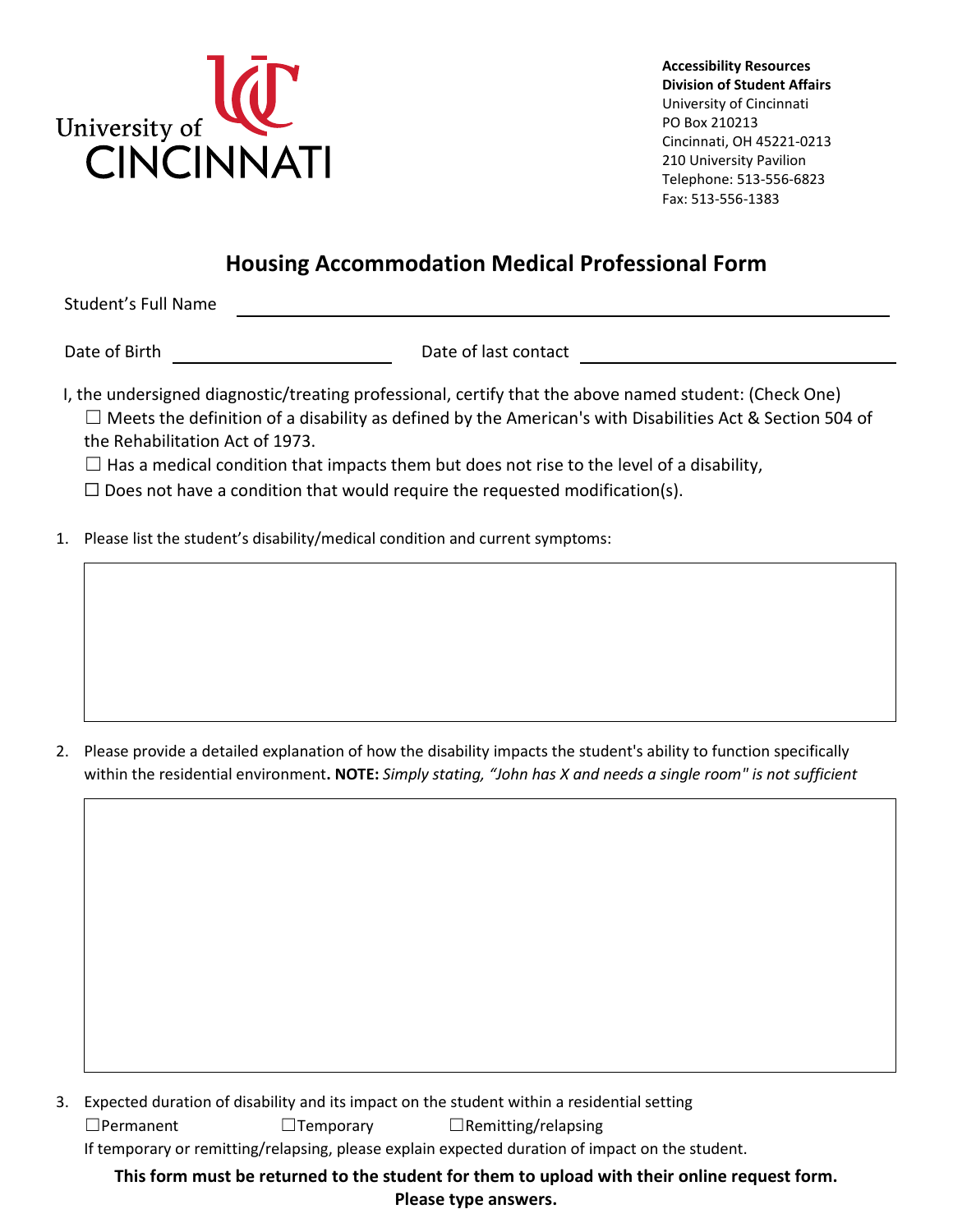4. How are symptoms/disability currently being treated or controlled? Describe other medical treatments, therapies, devices, or regimens prescribed including compliance, and response to intervention.

5. Are there specialty evaluations or reports (e.g. neuropsychological, psychiatric, vision, hearing, speech, physical therapy, occupational therapy, etc.), pertinent to living in a residence hall environment, for this patient, please list: include a copy if possible, or identify the service provider so AR can discuss it with the student.

6. Please provide any additional information pertinent to the student's request for a housing accommodation.

In the following section please complete the following steps:

- 1. Select the housing accommodation(s) necessary for the student to manage their symptoms. (Check all boxes that apply).
- 2. If multiple accommodations are selected, rank order their priority based on the student's current functioning (1 being the highest priority).
- 3. Please provide a detailed description of how the accommodation is an integral part of the student's treatment plan, the rationale as to why it is warranted and how it will diminish the impact of the disability within a residence hall environment. Any recommendations for accommodations should refer specifically to the functional limitation regarding the requested accommodation. The description must clearly delineate the impact of the disability on the student's functioning in a residence hall setting.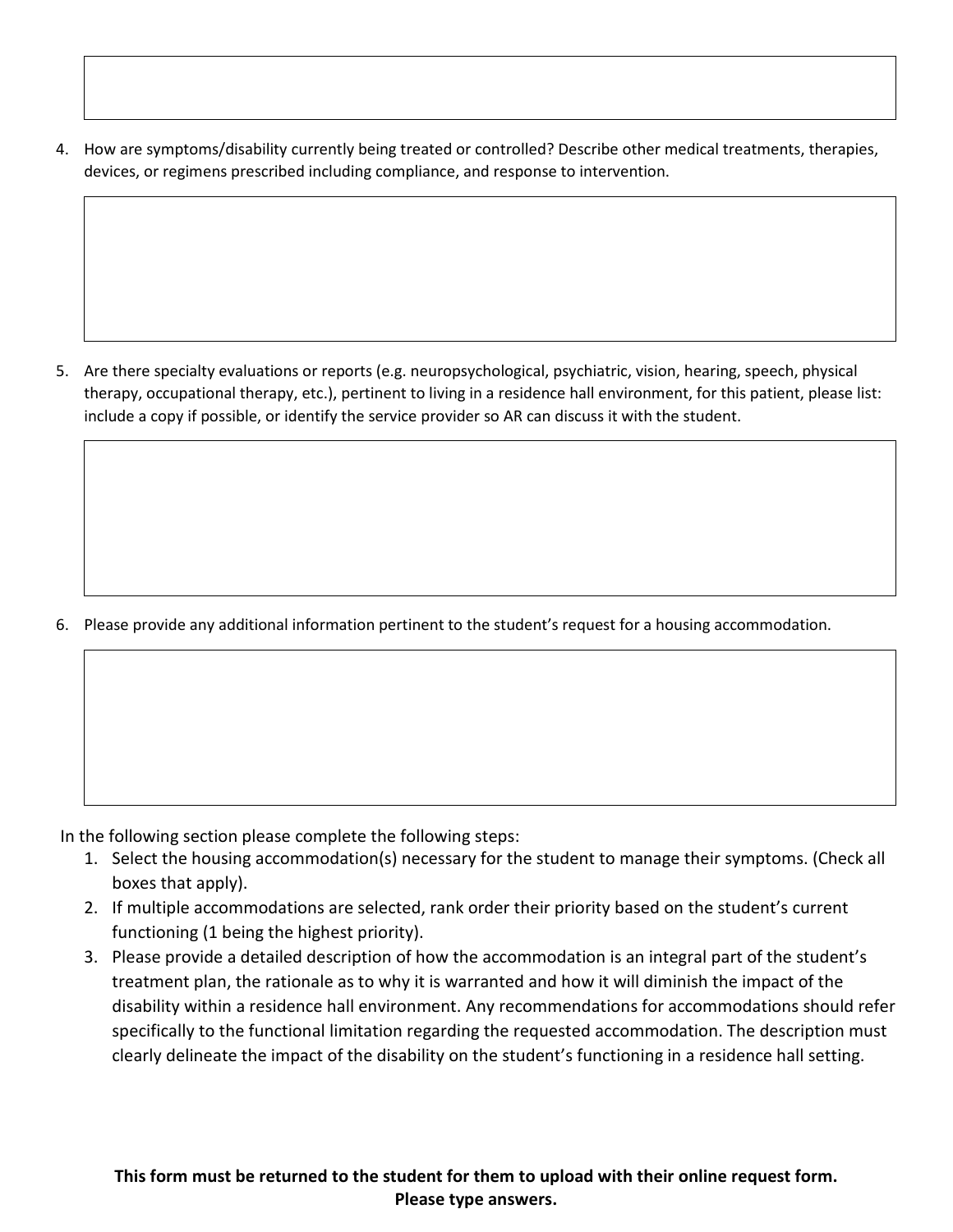| Rank | Accommodation                                                                                 | Please provide a detailed description of how the accommodation is<br>an integral part of the student's treatment plan, the rationale as to<br>why it is warranted and how it will diminish the impact of the<br>disability within a residence hall environment. |
|------|-----------------------------------------------------------------------------------------------|-----------------------------------------------------------------------------------------------------------------------------------------------------------------------------------------------------------------------------------------------------------------|
|      | □ Single Room (no shared<br>common space)                                                     |                                                                                                                                                                                                                                                                 |
|      | $\Box$ Single Bedroom (a private<br>bedroom with shared<br>common space)                      |                                                                                                                                                                                                                                                                 |
|      | □ Access to Kitchen                                                                           |                                                                                                                                                                                                                                                                 |
|      | □ Private Bathroom                                                                            |                                                                                                                                                                                                                                                                 |
|      | □Semi-Private Bathroom<br>(limited number of people<br>have access)                           |                                                                                                                                                                                                                                                                 |
|      | $\Box$ Extra Refrigerator                                                                     |                                                                                                                                                                                                                                                                 |
|      | $\Box$ Deaf and Hard of Hearing<br>Emergency Alerts (e.g. visual<br>fire alarms, bed shakers) |                                                                                                                                                                                                                                                                 |
|      | $\Box$ Wheelchair Accessibility                                                               |                                                                                                                                                                                                                                                                 |
|      | $\Box$ Other:                                                                                 |                                                                                                                                                                                                                                                                 |